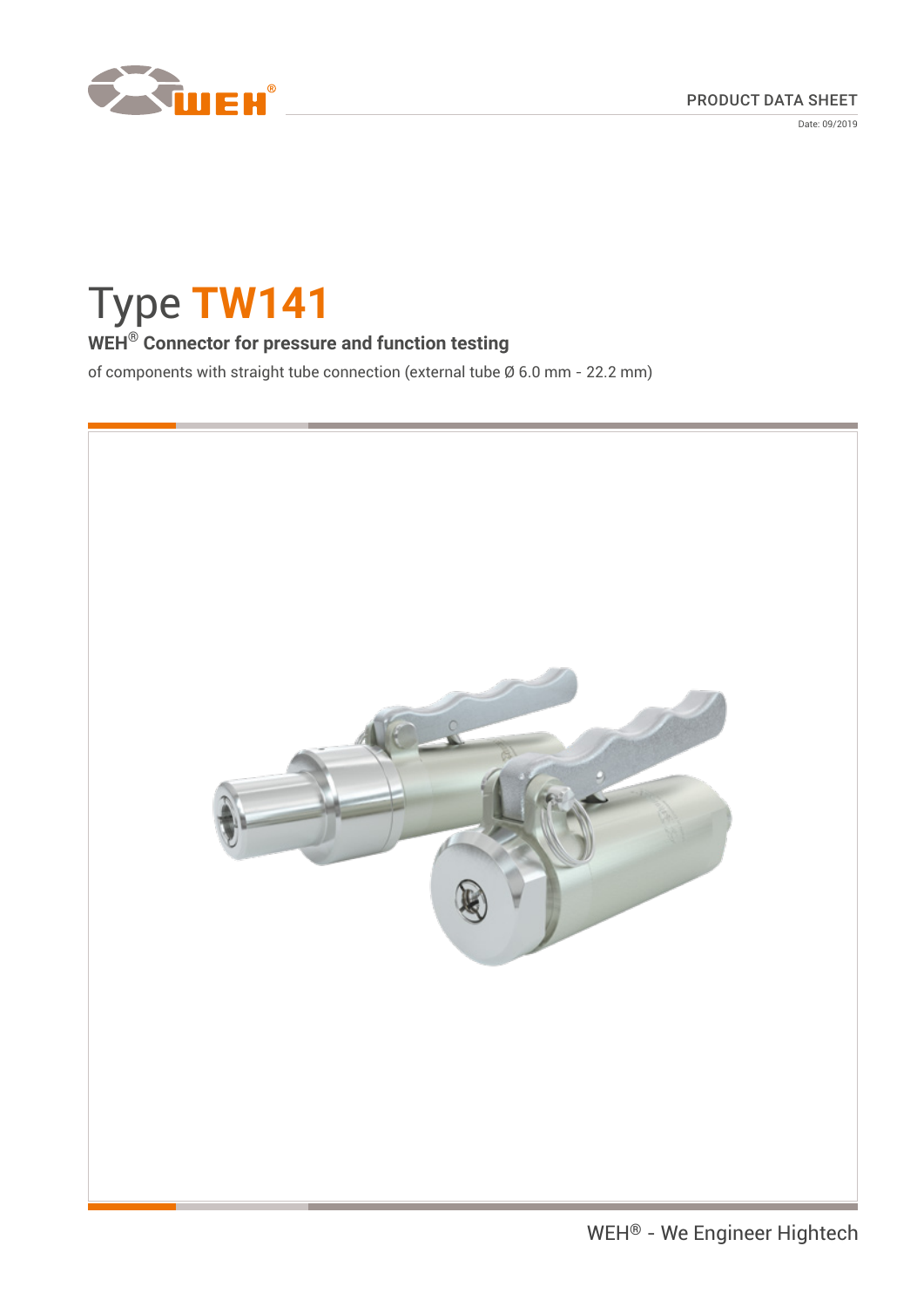# **DESCRIPTION**



### Features

- Connection in seconds
- No hand tightening required
- For connection onto straight tubes, sealing on the external diameter
- No lateral forces generated on connection
- WEH® Jaw locking mechanism
- Ergonomic design
- High-grade materials

The WEH® TW141 Quick connector provides pressure-tight connections on straight tubes of copper, steel or aluminium and has earned a reputation for ease of operation.

The TW141 is a lever-actuated connector, which creates no lateral forces that can distort the test piece or filling port when connecting and disconnecting. WEH® TW141 is fitted with an internal safety feature which prevents the connector from being removed until a pressure lower than 5 bar is attained.

The WEH® TW141 is equipped with a NBR front seal. Other sealing materials on request. It is the customer's responsibility to clarify the media compatibility.

#### Application

Quick connector for pressure and function testing of components with straight tube connection (sealing on external tube diameter), as for example leak testing of heat exchangers, air conditioning components and tube assemblies. Filling of closed cooling circuits with refrigerants.

| <b>Characteristics</b>                            | <b>Basic version</b>                                                              |
|---------------------------------------------------|-----------------------------------------------------------------------------------|
| Nominal bore DN                                   | 3 to 5 mm, acc. to design                                                         |
| Max allowable<br>operating pressure PS            | Vacuum up to 100 bar                                                              |
| Temperature range                                 | $-10$ °C up to $+80$ °C                                                           |
| Leak rate                                         | $1 \times 10^{-3}$ mbar x $1/s$                                                   |
| Actuation                                         | Manual actuation via hand lever                                                   |
| Max allowable surface finish<br>of test piece     | $Rz8 \mu m$                                                                       |
| Max. allowable material<br>hardness of test piece | 28 HRC                                                                            |
| Material                                          | Clamping jaws: Corrosion resistant stainless steel<br>Housing: Anodized aluminium |
| Sealing material                                  | Front seal of NBR                                                                 |

# TECHNICAL DATA

Example of use:



Other designs on request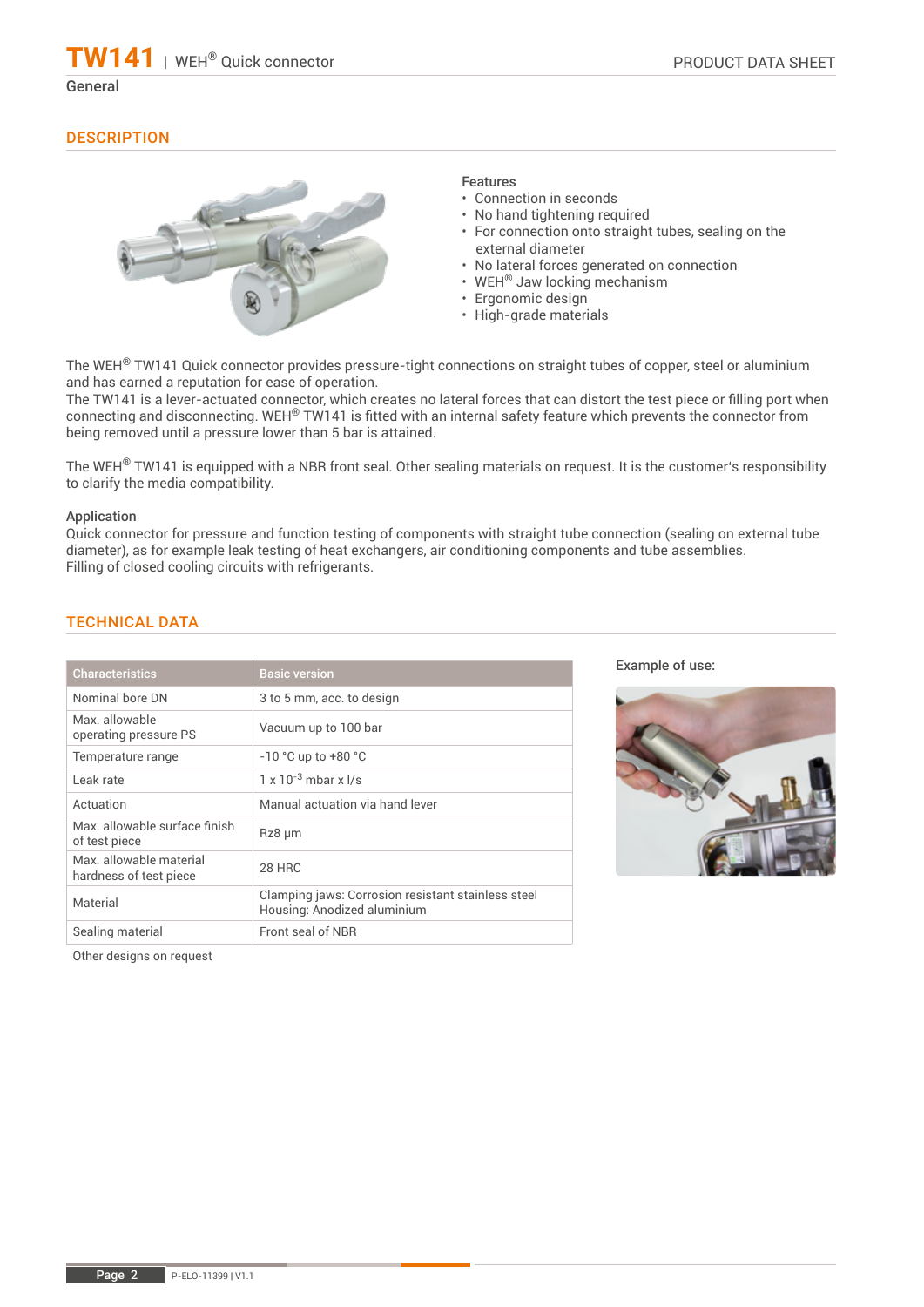# **Ordering**

# ORDERING | WEH® TW141 Quick connector − body size 1

approx. dimensions (mm)



| Part no. | Body size | Sealing range<br>external tube Ø A | <b>Tolerance</b> | B <sub>1</sub><br>(external thread) | D <sub>1</sub> | D2 | $\mathsf{L}$ | L <sub>2</sub> | $Lmin^{\star}$ |
|----------|-----------|------------------------------------|------------------|-------------------------------------|----------------|----|--------------|----------------|----------------|
| C1-14967 |           | 6.0                                | ± 0.2            | NPT 1/4"                            | 27             | 28 | 100          | 15             | 19             |
| C1-17606 |           | 6.35(1/4")                         | ± 0.2            | NPT 1/4"                            | 27             | 28 | 100          | 15             | 19             |
| C1-17750 |           | $7.9$ $(5/16")$                    | ± 0.2            | NPT 1/4"                            | 27             | 28 | 100          | 15             | 19             |
| C1-14968 |           | 8.0                                | ± 0.2            | NPT 1/4"                            | 27             | 28 | 100          | 15             | 19             |

\* Lmin: minimum insertion length of test piece

Note: required roundness of external tube diameter max. 0.25 mm

Other connector sizes on request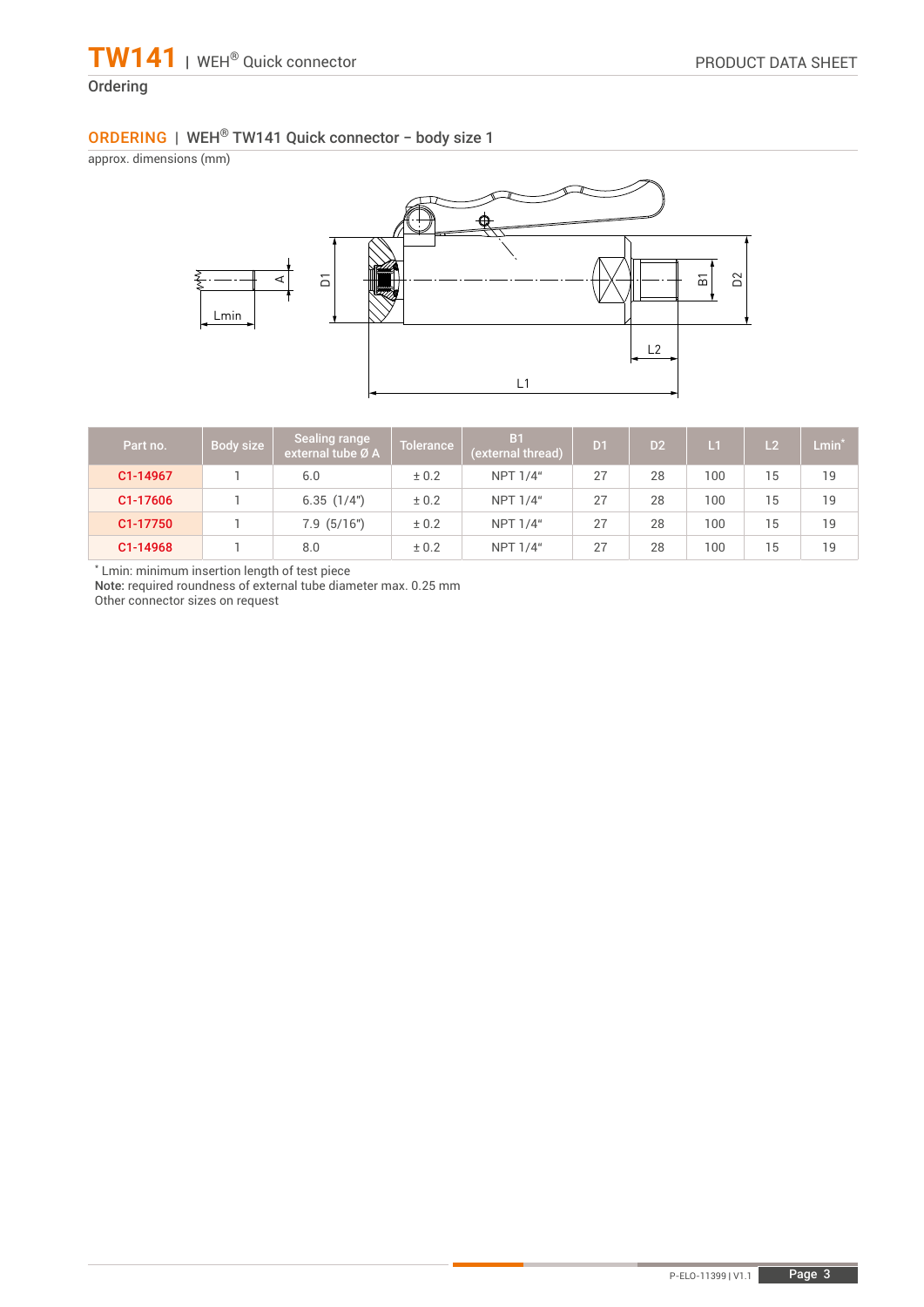# Ordering

# ORDERING | WEH® TW141 Quick connector − body size 2 + 3

approx. dimensions (mm)



| Part no. | Body size      | Sealing range<br>external tube Ø A | Tolerance | <b>B1</b><br>(external thread) | D <sub>1</sub> | D <sub>2</sub> | D <sub>3</sub> | L1  | L2 | $Lmin*$ |
|----------|----------------|------------------------------------|-----------|--------------------------------|----------------|----------------|----------------|-----|----|---------|
| C1-17536 | 2              | 9.5(3/8")                          | ± 0.1     | <b>NPT 1/4"</b>                | 21             | 28             | 33             | 134 | 15 | 19      |
| C1-16773 | 2              | 10.0                               | ± 0.1     | <b>NPT 1/4"</b>                | 19             | 28             | 33             | 134 | 15 | 15      |
| C1-16774 | $\overline{2}$ | 12.0                               | ± 0.1     | <b>NPT 1/4"</b>                | 21             | 28             | 33             | 134 | 15 | 15      |
| C1-17751 | $\overline{2}$ | $12.7$ $(1/2")$                    | ± 0.1     | <b>NPT 1/4"</b>                | 24             | 28             | 33             | 134 | 15 | 15      |
| C1-16775 | $\overline{2}$ | 15.0                               | ± 0.1     | <b>NPT 1/4"</b>                | 24             | 28             | 33             | 134 | 15 | 15      |
| C1-17959 | 3              | 15.9(5/8")                         | ± 0.1     | NPT 1/4"                       | 32             | 28             | 49             | 134 | 15 | 15      |
| C1-16776 | 3              | 16.0                               | ± 0.1     | <b>NPT 1/4"</b>                | 32             | 28             | 49             | 134 | 15 | 15      |
| C1-16777 | 3              | 18.0                               | ± 0.1     | <b>NPT 1/4"</b>                | 34             | 28             | 49             | 134 | 15 | 15      |
| C1-18006 | 3              | 19.05(3/4")                        | ± 0.1     | <b>NPT 1/4"</b>                | 34             | 28             | 49             | 134 | 15 | 15      |
| C1-16778 | 3              | 22.0                               | ± 0.1     | <b>NPT 1/4"</b>                | 38             | 28             | 49             | 134 | 15 | 15      |
| C1-17939 | 3              | $22.2$ $(7/8")$                    | ± 0.1     | NPT 1/4"                       | 38             | 28             | 49             | 134 | 15 | 15      |

\* Lmin: minimum insertion length of test piece

Note: required roundness of external tube diameter max. 0.25 mm

Other connector sizes on request

Other connector versions on request.

Required information for ordering see page 7, catalogue no. 35.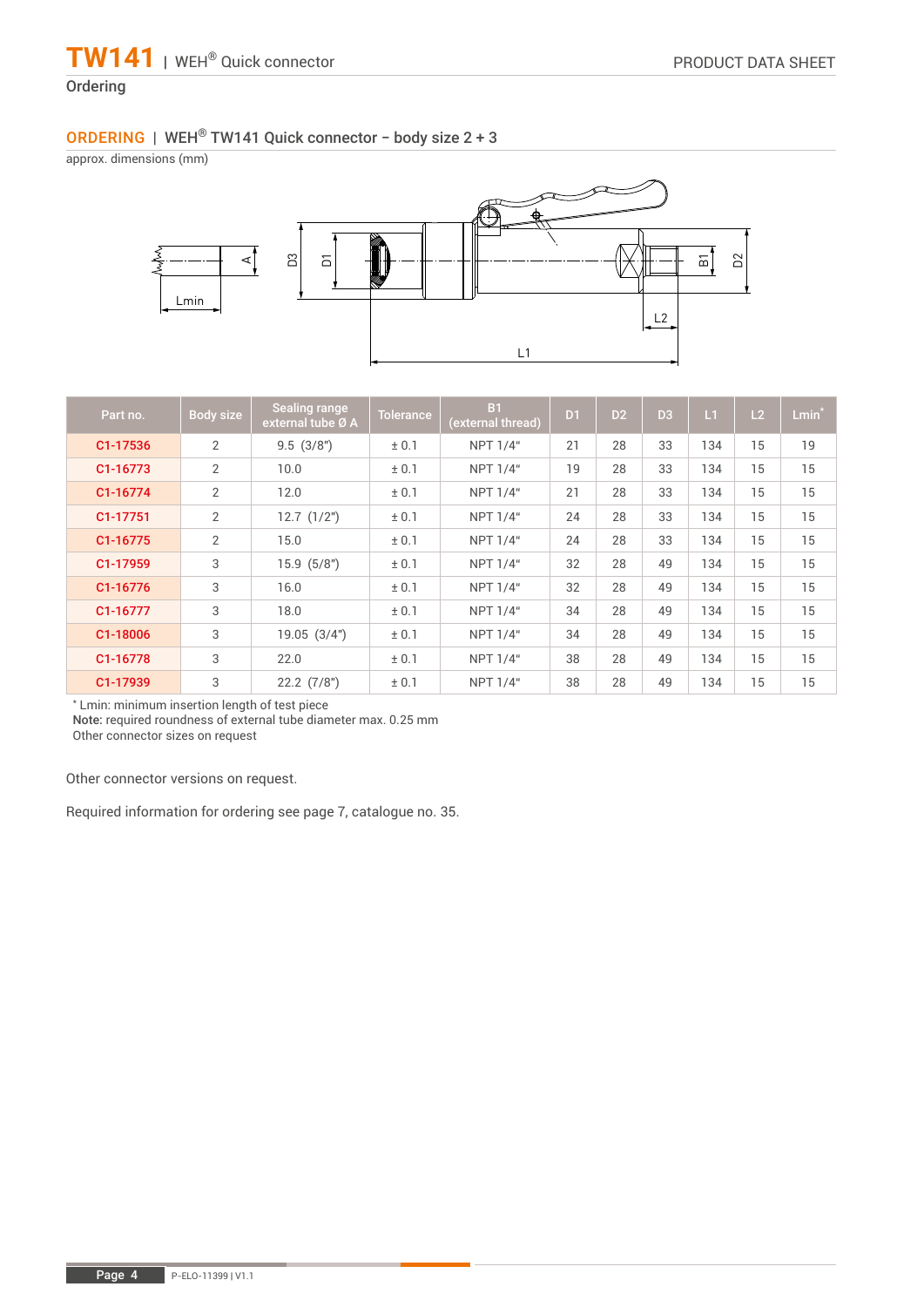# ACCESSORIES

The following accessories are available for the WEH® TW141:

#### Adaptor / Plug

For the TW141 different adaptors for other media inlets are available. If the connector is to be used as a plug, the media inlet 'B1' can be sealed.

| Adapter | Part no.   | <b>Description</b> | <b>Connection</b>                                    |
|---------|------------|--------------------|------------------------------------------------------|
|         | E29-30810  | Adapter            | NPT 1/4" internal thread - G1/4" internal thread     |
|         | E201-30366 | Adapter            | NPT 1/4" internal thread - G1/4" external thread     |
| Plug    | E29-934P   | Adapter            | NPT 1/4" internal thread - UNF 7/16" external thread |
|         | E29-900P   | Plug               | NPT 1/4" internal thread                             |

#### Anchor plate

WEH offers an anchor plate to create a safe, secure attachment for the TW141 and which can be used for all sealing ranges.



| $\Rightarrow$ | Part no. . | Description            |
|---------------|------------|------------------------|
|               | E29-45285  | Anchor plate for TW141 |

#### SPARE PARTS

Various parts are available as spares for the TW141 quick connector:

| Part no.   | <b>Description</b> |
|------------|--------------------|
| On request | Front seal         |

When ordering the front seal, please indicate the part no. engraved on the connector.